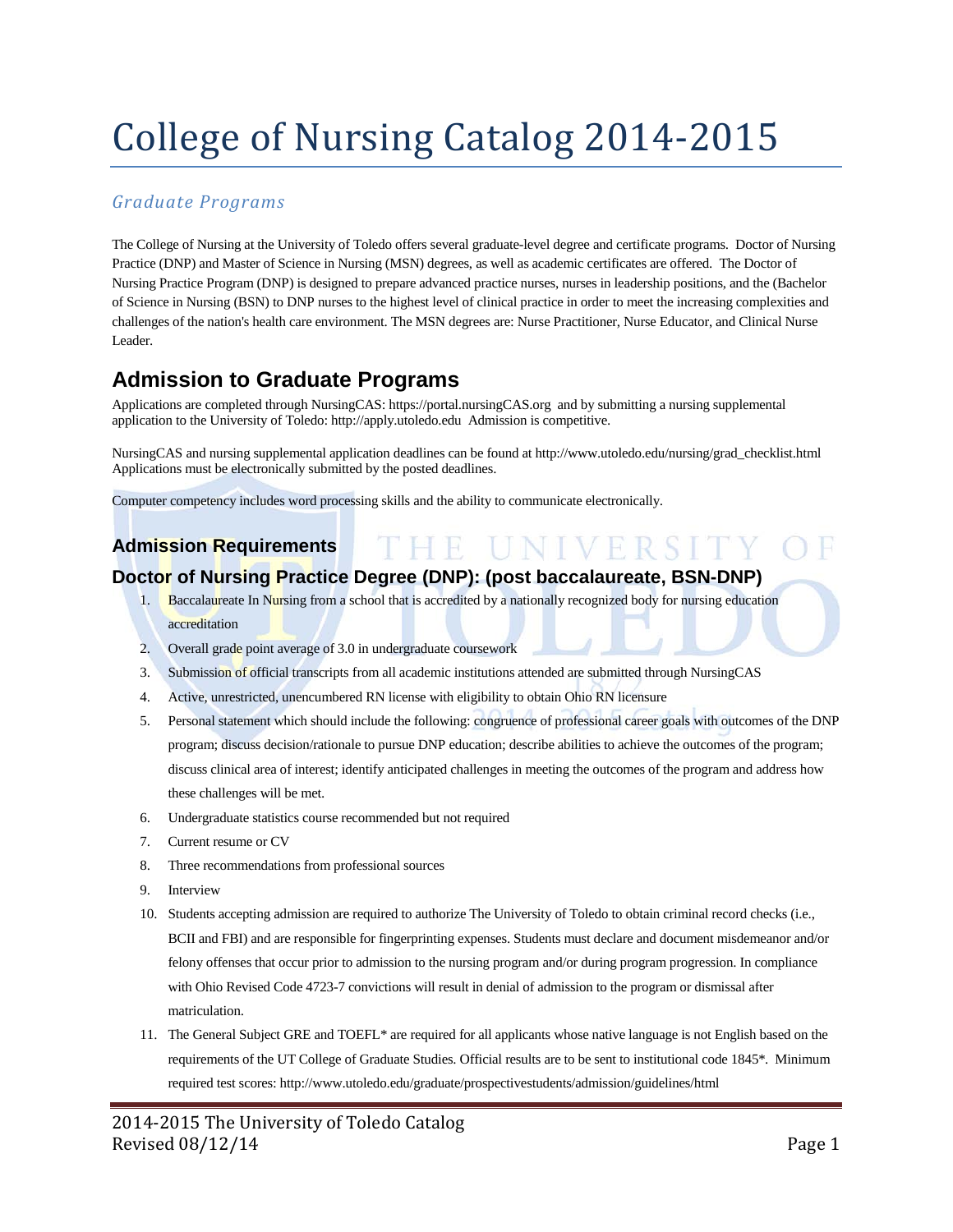## **Doctor of Nursing Practice Degree (DNP): (post masters)**

To be eligible for admission, applicants must have:

- 1. MSN/MS (Nursing) in nursing from a CCNE or NLNAC accredited program.
- 2. Minimum grade point average of 3.3 on a 4.0 scale from master's degree.
- 3. Official transcripts from all previous academic institutions attended to NursingCAS.
- 4. Active, unrestricted, unencumbered RN license from the state where student plans to conduct clinical experiences.
- 5. Direct Care applicants should hold appropriate APRN credentials for the state where student plans to conduct clinical experiences (e.g. COA or national certification).
- 6. Personal statement describing career goals, applied research interests, and expectations for doctoral study.
- 7. Current resume or CV.
- 8. Documentation of graduate level supervised clinical hours.
- 9. Three recommendations from professional sources (one from Faculty in Major area of concentration from master's program).

10. Interview.

11. Students are required to authorize The University of Toledo to obtain criminal record checks (i.e. BCII & FBI) and are responsible for fingerprinting expenses. Students must declare and document misdemeanor and/or felony offenses that occur prior to admission to the nursing program and/or during program progression. In compliance with Ohio Revised Code 4723-7, convictions will result in denial of admission to the program or dismissal after matriculation.

1872

2014 - 2015 Catalog

Pre-requisite: Must have completed graduate multivariate statistics course with a B or better within 5 years of enrollment in NURS7040/Applied Nursing Research and NURS7060 Population Health.

## **Admission Requirements**

## **Master of Science in Nursing Degree (Masters - all except MSN-CNL and Nurse Educator):**

To be eligible for admission, applicants must have:

- 1. Baccalaureate from an accredited college/university. Degree in nursing from a school that is accredited by a nationally recognized body for nursing education accreditation.
- 2. Overall grade point average of 3.0 in undergraduate work.
- 3. Official transcripts from all academic institutions attended, one of which must state the baccalaureate earned.
- 4. Active, unrestricted, unencumbered, Ohio RN License.
- 5. Completion of an undergraduate statistics course recommended.
- 6. Computer competency that includes word processing skills and ability to communicate electronically.
- 7. Personal statement describing career goals, future plans for employment, and expectations for graduate study.
- 8. Current resume or CV.
- 9. Three recommendations completed by professional sources (Master's in Nursing preferred).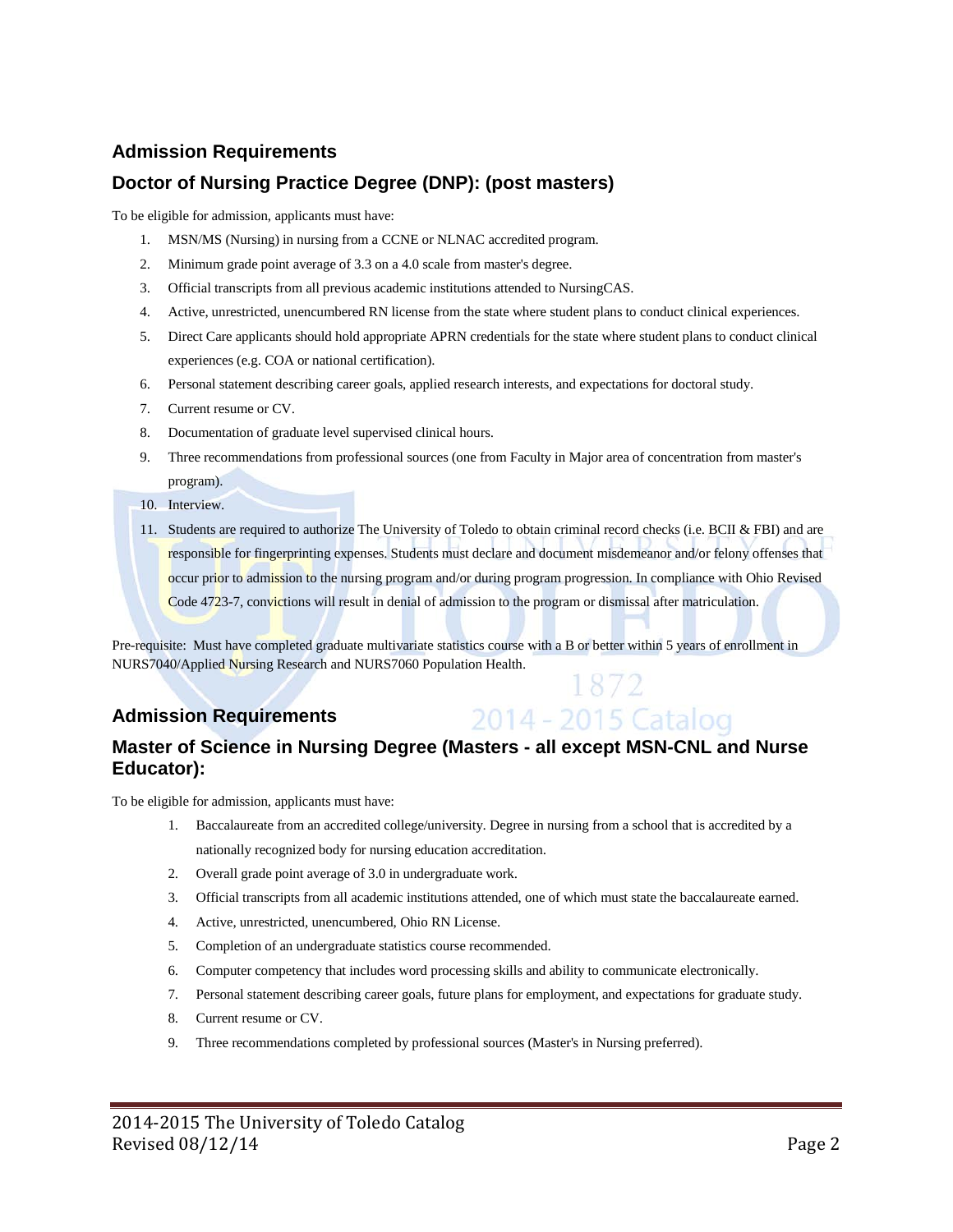- 10. The Graduate Record Examination (General Subject GRE) and TOEFL\* are required for international applicants. \*Minimum required test scores[: http://www.utoledo.edu/graduate/prospectivestudents/admission/guidelines.html](http://www.utoledo.edu/graduate/prospectivestudents/admission/guidelines.html)
- 11. An interview, if requested.
- 12. Students are required to authorize The University of Toledo to obtain criminal record checks (i.e. BCII & FBI) and are responsible for fingerprinting expenses. Students must declare and document misdemeanor and/or felony offenses that occur prior to admission to the nursing program and/or during program progression. In compliance with Ohio Revised Code 4723-7, convictions will result in denial of admission to the program or dismissal after matriculation.

## **Master of Science in Nursing Degree (MSN-Educator only):**

To be eligible for admission, applicants must have:

- 1. Baccalaureate from an accredited college/university. Degree in nursing from a school that is accredited by a nationally recognized body for nursing education accreditation.
- 2. Overall grade point average of 3.0 in undergraduate work.
- 3. Official transcripts from all academic institutions attended, one of which must state the baccalaureate earned.
- 4. Active, unrestricted, unencumbered RN license for the state in which the applicant practices.
- 5. Completion of an undergraduate statistics course recommended.
- 6. Computer competency that includes word processing skills and ability to communicate electronically.
- 7. Personal statement describing career goals, future plans for employment, and expectations for graduate study
- 8. Current resume or CV, listing current state and/or territory RN license number.
- 9. Three recommendations completed by professional sources (Master's in Nursing preferred).
- 10. The Graduate Record Examination (General Subject GRE) and TOEFL\* are required for international applicants. \*Minimum required test scores[: http://www.utoledo.edu/graduate/prospectivestudents/admission/guidelines.html](http://www.utoledo.edu/graduate/prospectivestudents/admission/guidelines.html)
- 11. An interview, if requested.
- 12. Students are required to authorize The University of Toledo to obtain criminal record checks (i.e. BCII & FBI) and are responsible for fingerprinting expenses. Students must declare and document misdemeanor and/or felony offenses that occur prior to admission to the nursing program and/or during program progression. In compliance with Ohio Revised Code 4723-7, convictions will result in denial of admission to the program or dismissal after matriculation.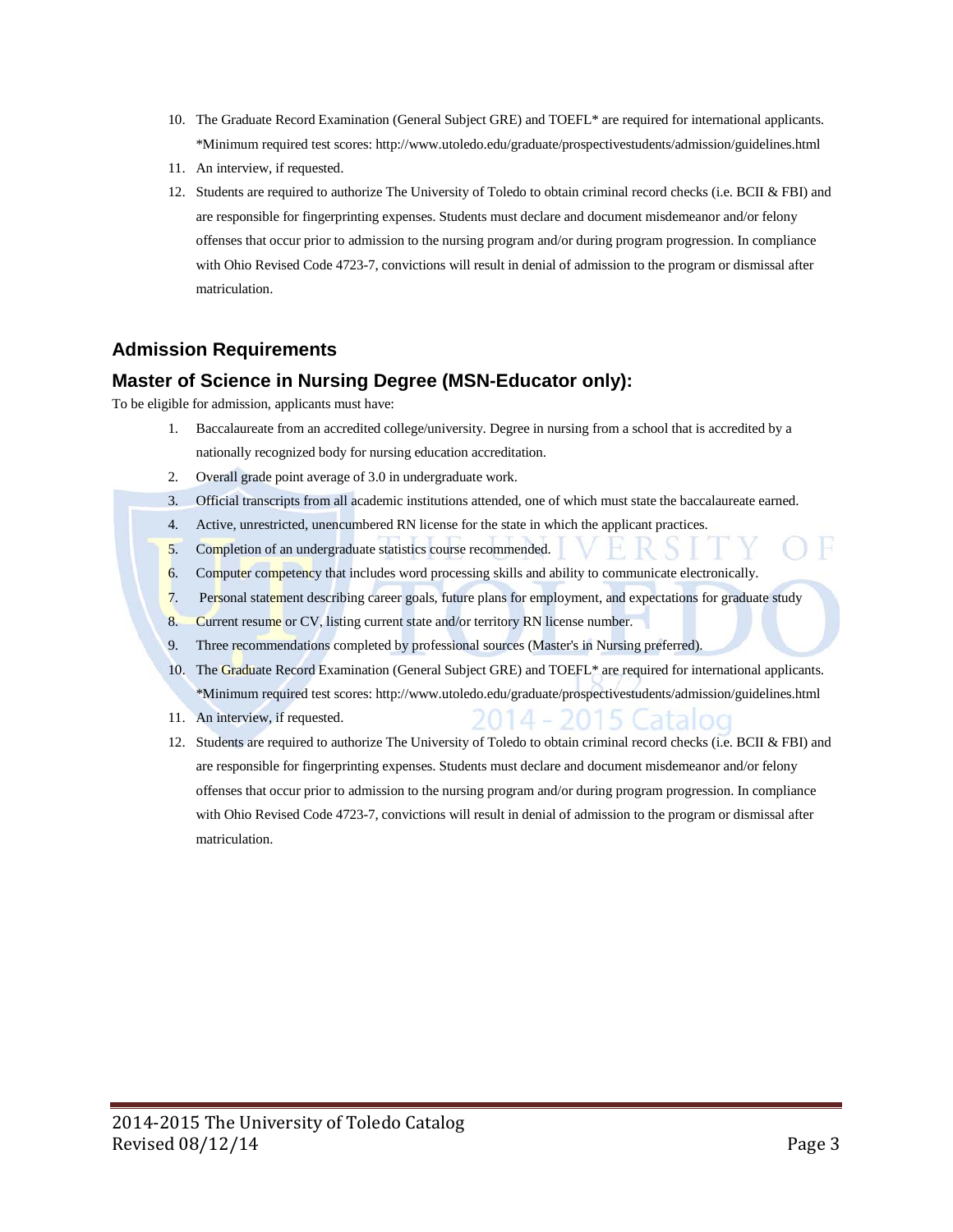## **Master of Science in Nursing Degree (MSN) BSN to CNL only:**

To be eligible for admission, applicants must have:

- 1. Baccalaureate in Nursing from a school that is accredited by a nationally recognized body for nursing education accreditation.
- 2. Overall grade point average of 3.0 in undergraduate work.
- 3. Official transcripts from all academic institutions attended, one of which must state the baccalaureate earned.
- 4. Active, unrestricted, unencumbered Ohio RN license.
- 5. Completion of an undergraduate statistics course recommended.
- 6. Computer competency that includes word processing skills and ability to communicate electronically.
- 7. Personal statement describing career goals, future plans for employment, and expectations for graduate study
- 8. Current resume or CV.
- 9. Three recommendations completed by professional sources (Master's in Nursing preferred).
- 10. The Graduate Record Examination (General Subject GRE) and TOEFL\* are required for international applicants. \*Minimum required test scores[: http://www.utoledo.edu/graduate/prospectivestudents/admission/guidelines.html](http://www.utoledo.edu/graduate/prospectivestudents/admission/guidelines.html)
- 11. An interview, if requested.
- 12. Students are required to authorize The University of Toledo to obtain criminal record checks (i.e. BCII & FBI) and

are responsible for fingerprinting expenses. Students must declare and document misdemeanor and/or felony offenses that occur prior to admission to the nursing program and/or during program progression. In compliance with Ohio Revised Code 4723-7, convictions will result in denial of admission to the program or dismissal after matriculation.

## **Admission Requirements**

## **Master of Science in Nursing Degrees (Masters - MSN-CNL Graduate Entry only):**

To be eligible for admission, applicants must have:

- 1. Baccalaureate from an accredited college/university. Overall grade point average of 3.0 in undergraduate work.
- 2. Official transcripts from all academic institutions attended, one of which must state the baccalaureate earned.
- 3. Completion of six semester credits of Human Anatomy and Physiology with a grade of "B" or better.
- 4. Completion of three semester credits of psychology.
- 5. Completion of three semester credits of social science.
- 6. Computer competency that includes word processing skills and ability to communicate electronically.
- 7. Personal statement describing career goals, future plans for employment, and expectations for graduate study.
- 8. Current resume or CV.
- 9. Three recommendations completed by professional sources.
- 10. The Graduate Record Examination (General Subject GRE) within the past five years TOEFL\* are required for international applicants with results from the past 2 years. \*Minimum required test scores: <http://www.utoledo.edu/graduate/prospectivestudents/admission/guidelines.html>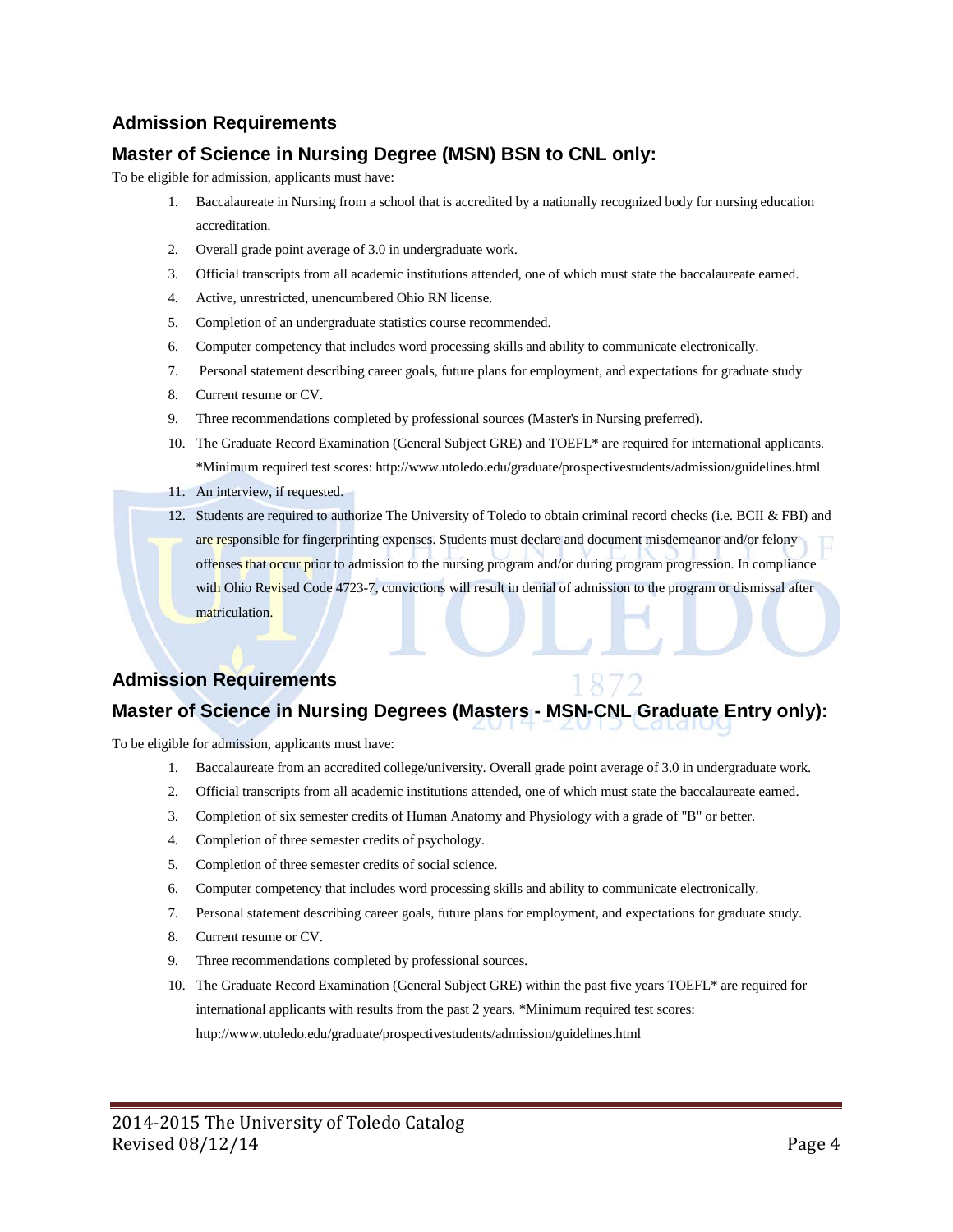- 11. An interview, if requested.
- 12. Students are required to authorize The University of Toledo to obtain criminal record checks (i.e. BCII & FBI) and are responsible for fingerprinting expenses. Students must declare and document misdemeanor and/or felony offenses that occur prior to admission to the nursing program and/or during program progression. In compliance with Ohio Revised Code 4723-7, convictions will result in denial of admission to the program or dismissal after matriculation.

### **Certificate (Certificates - except Nurse Educator)**

- 1. Master's degree in nursing from a school that is accredited by a nationally recognized body for nursing education accreditation.
- 2. Overall grade point average of 3.0 in graduate work. Official transcripts from all academic institutions attended, one of which must state the Master's degree earned.
- 3. Active, unrestricted, unencumbered, Ohio RN License.
- 4. Computer competency that includes word processing skills and ability to communicate electronically.
- 5. Personal statement describing career goals, future plans for employment and expectations for graduate study.
- 6. Current resume or CV.
- 7. Three recommendations from professional sources (Master in Nursing preferred).
- 8. The Graduate Record Exam (General Subject GRE) and TOEFL<sup>\*</sup> are required for international applicants. \*Minimum required test scores:<http://www.utoledo.edu/graduate/prospectivestudents/admission/guidelines.html>
- 9. Interview, if requested.
- 10. Students are required to authorize The University of Toledo to obtain criminal record checks (i.e. BCII & FBI) and are responsible for fingerprinting expenses. Students must declare and document misdemeanor and/or felony offenses that occur prior to admission to the nursing program and/or during program progression. In compliance with Ohio Revised Code 4723-7, convictions will result in denial of admission to the program or dismissal after matriculation.

## **Admission Requirements**

### **Nurse Educator Certificate**

- 1. Baccalaureate from an accredited college/university. Degree in nursing from a school that is accredited by a nationally recognized body for nursing accreditation.
- 2. Overall grade point average of 3.0 in undergraduate work.
- 3. Official transcripts from all academic institutions attended, one of which must state the baccalaureate earned.
- 4. Active, unrestricted, ,unencumbered RN License in the state in which the applicant practices
- 5. Computer competency that includes word processing skills and ability to communicate electronically.
- 6. Personal statement describing career goals, future plans for employment and expectations for graduate study.
- 7. Current resume or CV.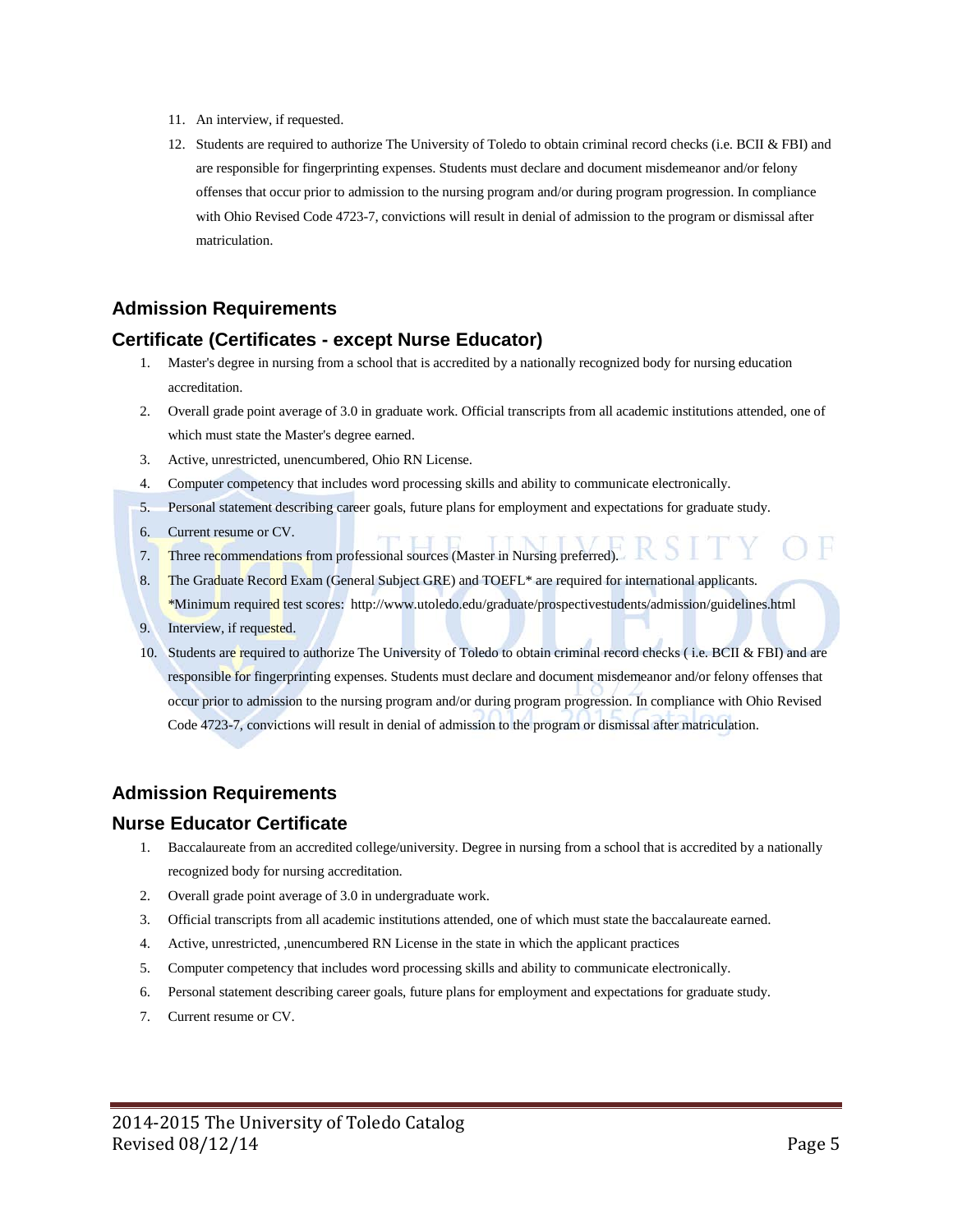- 8. Three recommendations from professional sources (Master in Nursing preferred).
- 9. The Graduate Record Exam (General Subject GRE) and TOEFL\* are required for international applicants. \*Minimum required test scores:<http://www.utoledo.edu/graduate/prospectivestudents/admission/guidelines.html>
- 10. Interview, if requested.
- 11. Students are required to authorize The University of Toledo to obtain criminal record checks (i.e. BCII & FBI) and are responsible for fingerprinting expenses. Students must declare and document misdemeanor and/or felony offenses that occur prior to admission to the nursing program and/or during program progression. In compliance with Ohio Revised Code 4723-7, convictions will result in denial of admission to the program or dismissal after matriculation.

## **Administration of Programs**

All graduate programs in the College of Nursing are administered jointly by the college and the College of Graduate Studies of The University of Toledo. Students may contact specific departments, the college's graduate advisor, or the College of Graduate Studies for further information on programs or admission requirements.

## **Advising**

Students must meet with their advisor for the purpose of developing a plan of study. It is the student's responsibility to meet all requirements for the degree as specified by the graduate program, the department, the College of Graduate Studies and the University of Toledo. Students are encouraged to complete the plan of study during the first semester of matriculation.

Please note that students matriculate into a specific program track in the MSN and DNP programs, and are allowed to take the  $\sim$ courses within their program of study. If they want to take other courses outside of their approved program track they would need permission of course faculty, program directors and advisor. **Permission is not guaranteed.** In addition, students must apply to a Graduate Nurse program unless otherwise specified, and be accepted into a specific program in order to take CON Nursing graduate courses. They are not available to non-degree seeking guest students.

## **Graduate Degrees Offered**

### **Doctor of Nursing Practice (post baccalaureate, BSN-DNP)**

Family Nurse Practitioner (FNP) 89 semester credits Pediatric Nurse Practitioner (PNP) 85 semester credits

5 Catalog

### **Doctor of Nursing Practice (post masters, MSN-DNP)** 36 semester credits

## **Master of Science in Nursing**

Clinical Nurse Leader - Graduate Entry 66 semester credits Family Nurse Practitioner (FNP) 55 semester credits Pediatric Nurse Practitioner (PNP) 51 semester credits Nurse Educator 39 semester credits BSN to Clinical Nurse Leader 2008 and the semi-term of the 42 semester credits

- 
-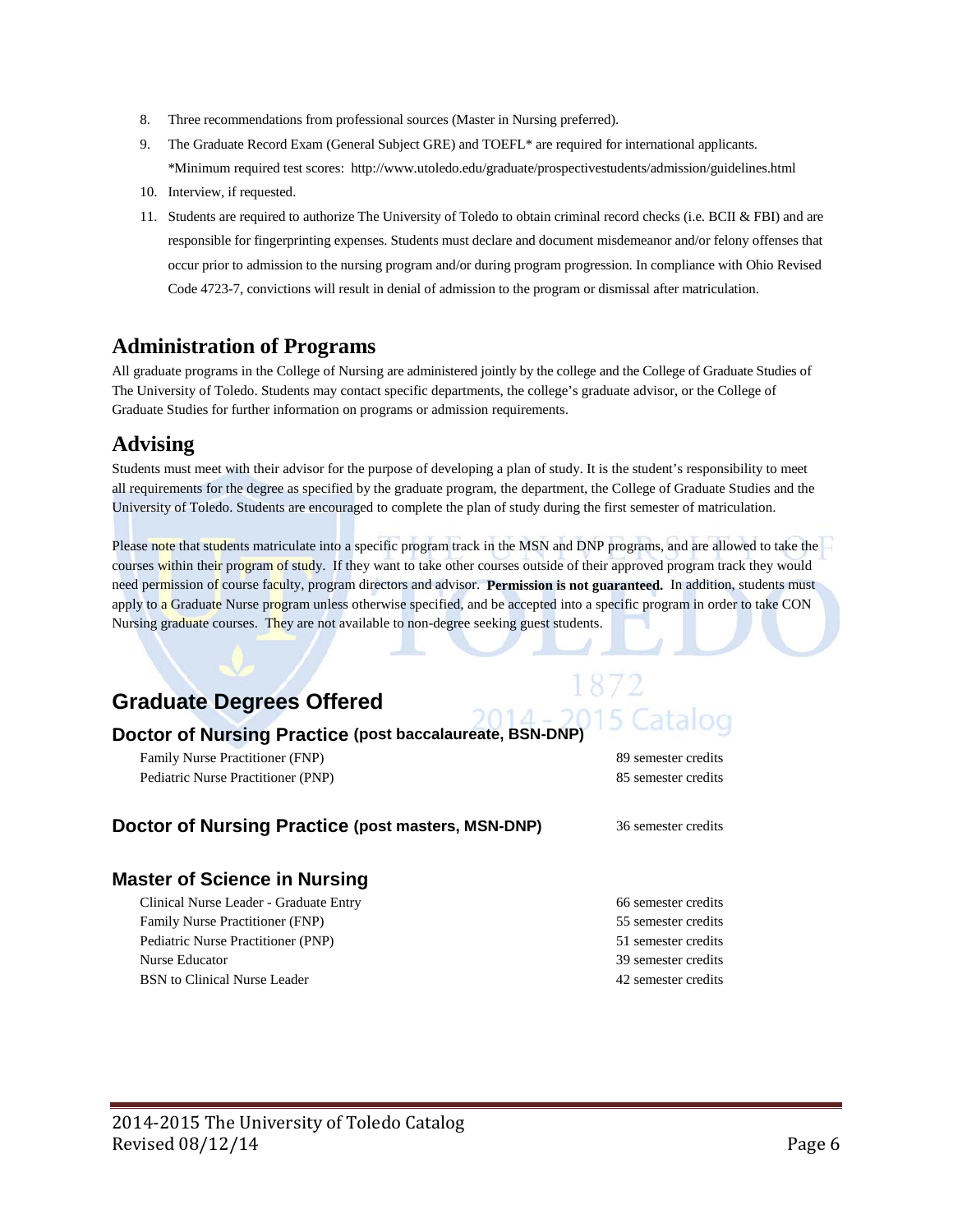## **Certificate Programs**

For Current Registered Nurses with a Master's Degree in Nursing: Family Nurse Practitioner Graduate Certificate Program (FNP-C) 25 semester credits plus prerequisites Pediatric Nurse Practitioner Graduate Certificate Program (PNP-C) 21 semester credits plus prerequisites

For Current Registered Nurses with a Bachelor's or Master's Degree in Nursing: Nursing Education Certificate 11 semester credits

## **Accreditation**

The University of Toledo College of Nursing is approved by the Ohio Board of Nursing. The MSN-Doctor of Nursing Practice, Master's and Bachelor's Degree programs are nationally accredited by the Commission on Collegiate Nursing Education, One Dupont Circle, NW, Suite 530, Washington DC 20036, (202) 887-6791. Graduates of advanced practice programs are qualified to take national certification examinations in their specialty areas and are eligible to apply for Certificates of Authority granted by the Ohio Board of Nursing.

National Accreditation, Commission on Collegiate Nursing Education, dates for nursing programs are:

| Post-Baccalaureate to DNP | New Program; Seeking initial accreditation Spring 2016                           |                  |
|---------------------------|----------------------------------------------------------------------------------|------------------|
| Post-Master to DNP        | Last Review 2011 Next Review 2016; Current Status Full Approval (5 year renewal) |                  |
| <b>MSN</b>                | Last Review 2009                                                                 | Next Review 2019 |
| <b>BSN</b>                | Last Review 2011                                                                 | Next Review 2019 |

State of Ohio Program Approval dates for nursing programs are:

| MSN | Last Review 2010        | Next Review 2015; Current Status: Full Approval |  |
|-----|-------------------------|-------------------------------------------------|--|
| BSN | <b>Last Review 2010</b> | Next Review 2015; Current Status: Full Approval |  |

## **Doctor of Nursing Practice: (post baccalaureate, BSN-DNP)**

The Doctor of Nursing Practice (DNP) program at The University of Toledo (UT) is designed to take BSN prepared nurses to the highest level of clinical practice in order to meet the increasing complexities and challenges of the nation's healthcare environment. As a DNP student at The University of Toledo you will learn how to:

- Translate and implement nursing research into evidence based practice to provide the best possible outcomes for your population of interest
- Work as an advanced practice nurse in a variety of community and hospital-based practice settings
- Develop the leadership and organizational expertise to effectively enact the policies and procedures necessary to meet the dynamic state of healthcare delivery
- Identify approaches for quality management and performance improvement in health care organizations

The DNP curriculum includes theoretical and clinical courses to prepare students to lead and develop innovative health care delivery in a variety of health care settings. In accordance with AACN specifications for 1000 academically supervised post-BSN clinical hours to earn a DNP degree, 1060-1150 hours of academically supervised advanced clinical practice are included in the program.

Curriculum

| Course            | Course Name                                                 | Credit Hours |
|-------------------|-------------------------------------------------------------|--------------|
| Semester I - Fall |                                                             |              |
| <b>NURS7000</b>   | <b>DNP</b> Orientation                                      | 1            |
| <b>NURS7400</b>   | <b>Theoretical Foundations of Advanced Nursing Practice</b> | 2            |
| <b>INDI8000</b>   | Introduction to Biostatistical Methods                      | 3            |
| <b>NURS7680</b>   | Advanced Physiology & Pathophysiology                       | 3            |
| <b>NURS7050</b>   | Information and Technology in Nursing & Health Care Systems | 3            |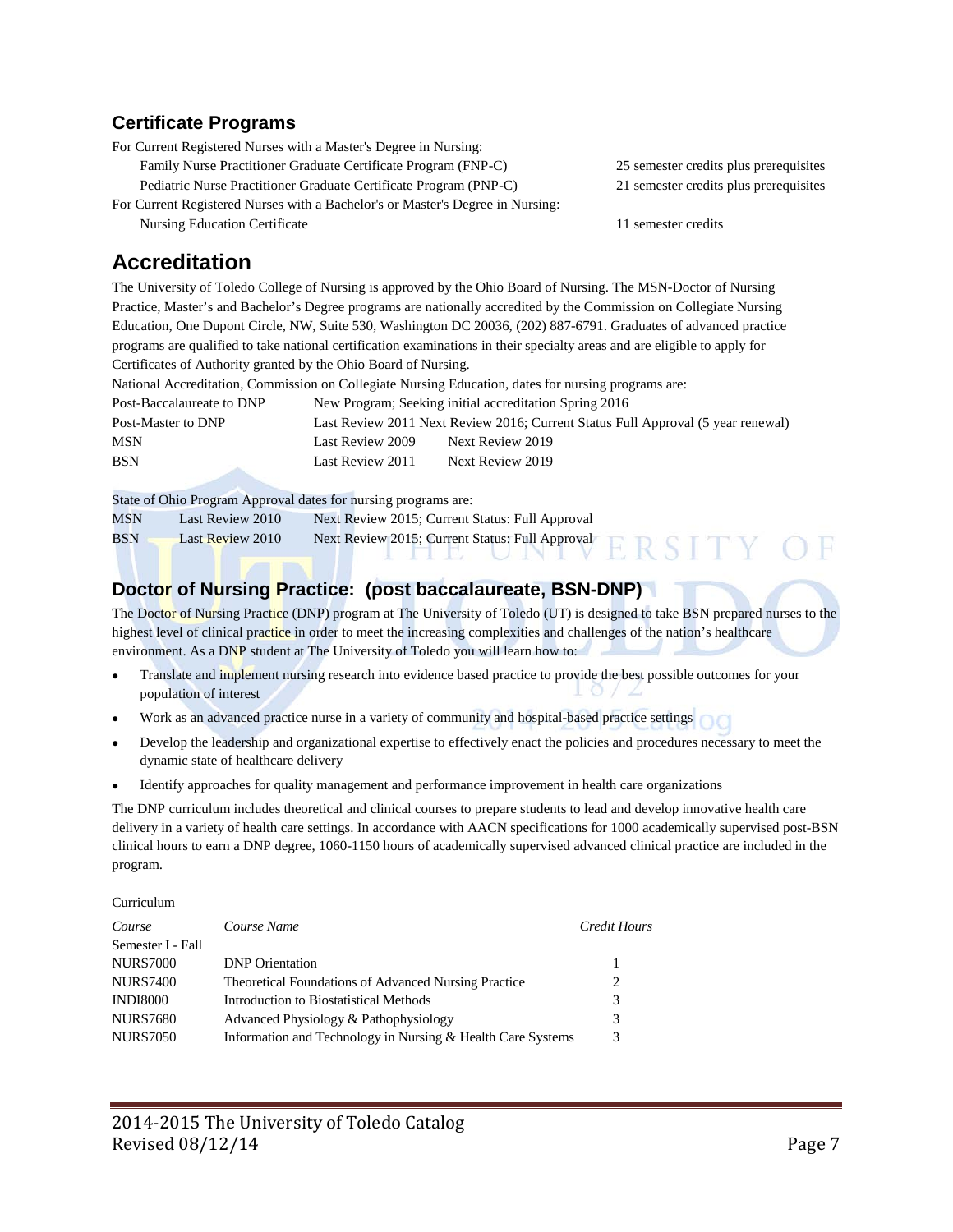| Semester II - Spring |                                                                    |                         |
|----------------------|--------------------------------------------------------------------|-------------------------|
| <b>NURS7500</b>      | Family & Cultural Diversity Theories                               | 3                       |
| <b>NURS7910</b>      | <b>Advanced Nursing Research</b>                                   | 3                       |
| <b>NURS7410</b>      | Ethical Foundations of Advanced Nursing Practice                   | $\overline{c}$          |
| <b>NURS7740</b>      | <b>Advanced Health Assessment</b>                                  | 5                       |
| Semester III - Fall  |                                                                    |                         |
| <b>NURS7690</b>      | Advanced Pharmacotherapeutics                                      | 3                       |
| <b>NURS7011</b>      | Theoretical Basis for Evidence Based Practice                      | 3                       |
| <b>NURS7210</b>      | FNP Clinical I (180 clinical hours)                                | 7                       |
| <b>OR</b>            |                                                                    |                         |
| <b>NURS7810</b>      | PNP Clinical I (180 clinical hours)                                | 6                       |
| Semester IV - Spring |                                                                    |                         |
| <b>NURS7060</b>      | <b>Population Health</b>                                           | 3                       |
| <b>NURS7040</b>      | <b>Applied Nursing Research</b>                                    | 3                       |
| <b>NURS7220</b>      | FNP Clinical II (180 clinical hours)                               | 7                       |
| <b>OR</b>            |                                                                    |                         |
| <b>NURS7820</b>      | PNP Clinical II (180 clinical hours)                               | 6                       |
| Semester V - Fall    |                                                                    |                         |
| <b>NURS7090</b>      | Project Seminar                                                    | 3                       |
| <b>NURS7920</b>      | Outcome Methods for Advanced Practice Nursing                      | 3                       |
| <b>NURS7230</b>      | FNP Clinical (270 clinical hours)                                  | $\overline{\mathbf{8}}$ |
| <b>OR</b>            |                                                                    |                         |
| <b>NURS7830</b>      | PNP Clinical (180 clinical hours)                                  |                         |
|                      |                                                                    |                         |
| Semester VI - Spring |                                                                    |                         |
| <b>NURS7070</b>      | Marketing & Entrepreneurial Activity in Complex Health Care        | $\mathfrak{Z}$          |
| <b>NURS7530</b>      | Public Policy & Health Care                                        |                         |
| <b>NURS7030</b>      | Quality Mgmt & Performance Improvement in                          |                         |
|                      | Health Care Organizations (40 clinical hours)                      |                         |
| <b>NURS7080</b>      | Evidence Based Nursing Practice in Direct Care (80 clinical hours) | $\beta$                 |
| Semester VII - Fall  |                                                                    |                         |
| <b>NURS7020</b>      | Organization & Systems Leadership (40 clinical hours)              | 3                       |
| <b>NURS7100</b>      | <b>Doctoral Project</b>                                            | 3                       |
| <b>NURS7970</b>      | Final Practicum (Direct Care - 360 clinical hours)                 | 6                       |
|                      |                                                                    |                         |
| <b>Total FNP</b>     |                                                                    | 89                      |
| <b>Total PNP</b>     |                                                                    | 85                      |
|                      |                                                                    |                         |

Note: Summer option may be available for some courses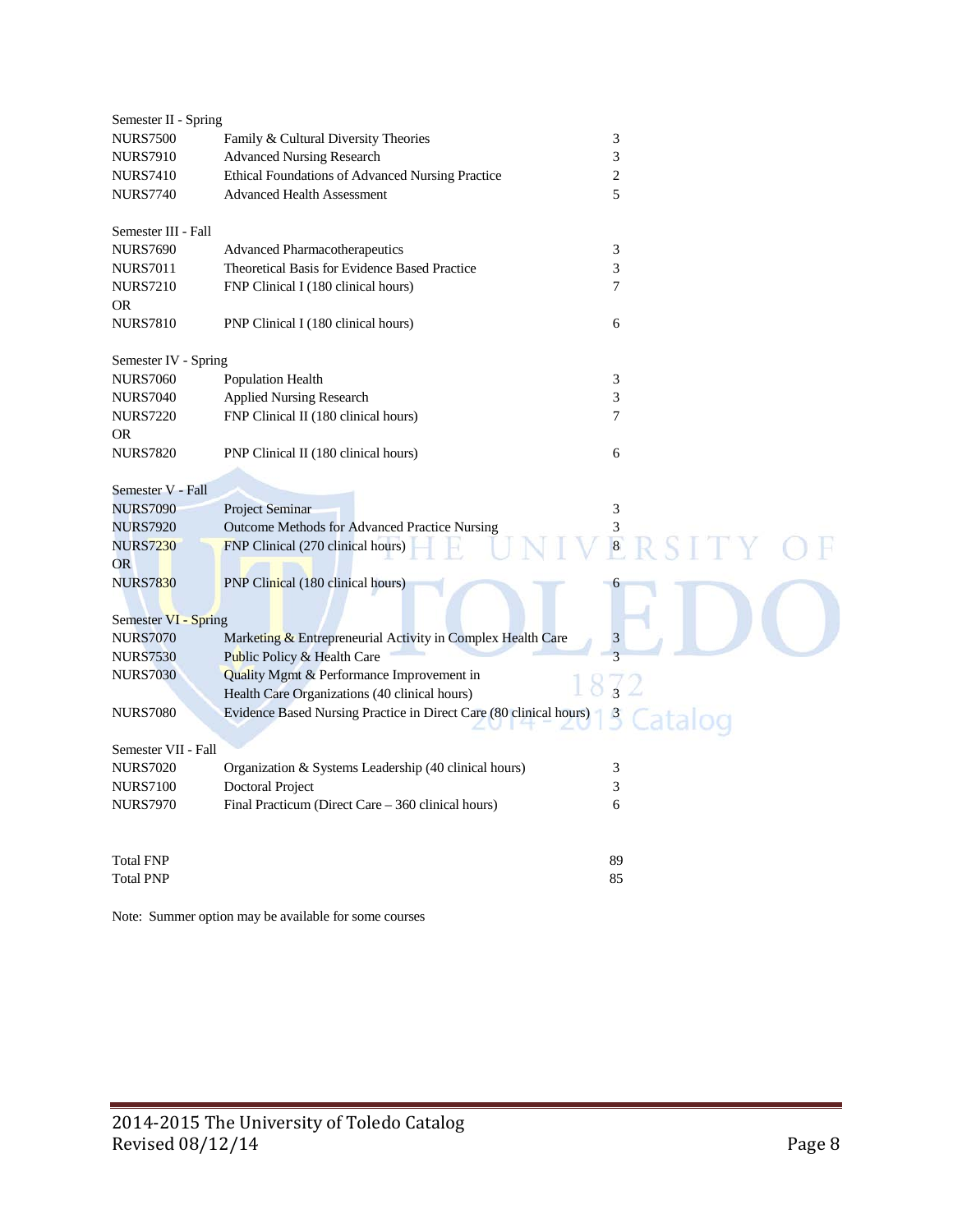## **Doctor of Nursing Practice: (post-master, MSN - DNP)**

Established in 2007, the Doctor of Nursing Practice (DNP) program at The University of Toledo (UT) in collaboration with Wright State University (WSU) is designed to take current nationally certified advanced practice nurses and nurse leaders to the highest level of clinical practice in order to meet the increasing complexities and challenges of the nation's healthcare environment. The online DNP curriculum includes theoretical and clinical courses to prepare students to lead and develop innovative health care delivery in a variety of health care settings. In accordance with AACN specifications for 1000 academically supervised post-BSN clinical hours to earn a DNP degree, 520 hours of academically supervised advanced clinical practice are included in the program. Students are expected to have earned and documented 480 supervised clinical hours in their master's program.

| Curriculum                      |                                                                                                       |                |
|---------------------------------|-------------------------------------------------------------------------------------------------------|----------------|
| Course                          | Course Name                                                                                           | Credit Hours   |
| Semester I - Fall               |                                                                                                       |                |
| <b>NURS7010</b>                 | Scientific Basis of Nsg. Practice                                                                     | 3              |
| <b>NURS7050</b>                 | Information and Technology in Nursing & Health Care Systems                                           | 3              |
| Semester II - Spring            |                                                                                                       |                |
| <b>NURS7040</b>                 | <b>Applied Nursing Research</b>                                                                       | 3              |
| <b>NURS7060</b>                 | <b>Population Health</b>                                                                              | 3              |
| Semester III - Fall             |                                                                                                       |                |
| <b>NURS7020</b>                 | Org & Systems Leadership (40 clinical hours)                                                          |                |
| <b>NURS7090</b>                 | <b>Project Seminar</b>                                                                                | IVERSIT        |
| Semester IV - Spring            |                                                                                                       |                |
| <b>NURS7030</b>                 | Quality Mgmt & Performance Improvement in Health                                                      |                |
|                                 | Care Organizations (40 clinical hours)                                                                | 3              |
| <b>NURS7070</b>                 | Marketing & Entrepreneurial Activity in Complex Health Care                                           | $\overline{3}$ |
| Semester V - Fall               |                                                                                                       |                |
| <b>NURS7080</b>                 |                                                                                                       |                |
|                                 | Evidence Based Nursing Practice in Direct Care<br>(80 clinical hours)                                 |                |
| <b>OR</b>                       |                                                                                                       |                |
| <b>NURS7180</b>                 | Evidence Based Leadership in Complex Health Systems<br>(Indirect Care) (80 clinical hours)            | 3              |
| <b>NURS7100</b>                 | Doctoral Project                                                                                      | 3              |
| Semester VI - Spring            |                                                                                                       |                |
| <b>NURS7970</b>                 | Capstone Practicum (Direct Care - 360 Clinical Hours)                                                 | 6              |
| OR.                             |                                                                                                       |                |
| <b>NURS7980</b>                 | Capstone Practicum (Indirect Care - 360 Clinical Hours)                                               | 6              |
| Total                           |                                                                                                       | 36             |
|                                 | Course Electives (DNP only): Please check with your program advisor before registering for electives. |                |
| Available Beginning Fall 2014   |                                                                                                       |                |
| <b>NURS7150</b>                 | Strategic Planning for Nursing and Health Care Systems                                                | 5              |
| Available Beginning Spring 2015 |                                                                                                       |                |
| <b>NURS7160</b>                 | Financial Resource Management in Nursing Administration                                               | 5              |
|                                 |                                                                                                       |                |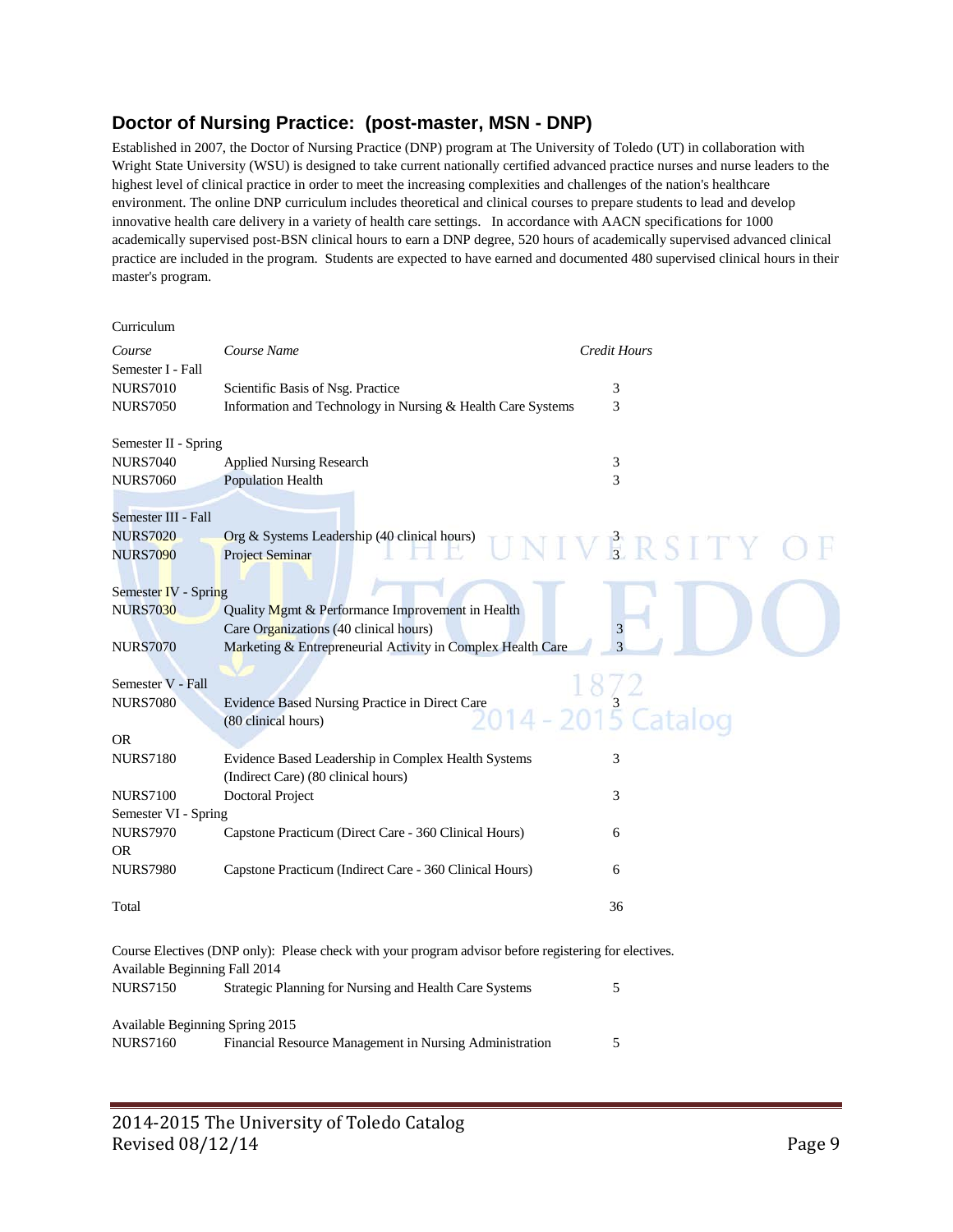## **Master of Science in Nursing: Clinical Nurse Leader Graduate Entry**

The Clinical Nurse Leader Graduate Entry (CNL) major is a two-year, full-time course of study. The program is designed for the person who holds a bachelor's degree, who is not yet a registered nurse (RN), but who desires to become a RN. The curriculum includes theory classes prepared by the graduate faculty of the University of Toledo College of Nursing, as well as clinical experiences with patients in state-of-the-art heath care facilities. The master's preparation positions graduates for immediate entry into exciting positions in hospitals or clinics, and also provides an opportunity to continue graduate study. Graduates may elect to pursue a certificate to enter advanced practice roles as a nurse practitioner or clinical nurse specialist, or they may decide to pursue a Doctor of Nursing Practice (DNP) degree or the Doctor of Philosophy (Ph.D.) degree.

| Curriculum           |                                                                                                    |                          |
|----------------------|----------------------------------------------------------------------------------------------------|--------------------------|
| Course               | Course Name                                                                                        | <b>Credit Hours</b>      |
| Semester I - Fall    | (60 Total Clinical Hours/60 Total Lab Hours)                                                       |                          |
| <b>NURS5040</b>      | Health Assessment and the Nursing Process for Promoting Health<br>(30 clinical hours/60 lab hours) | 6                        |
| <b>NURS5050</b>      | <b>Health Sciences I</b>                                                                           | 3                        |
| <b>NURS5060</b>      | Professional Socialization I                                                                       | 3                        |
| <b>NURS5070</b>      | Therapeutic Communication Skills for Nurses                                                        | 3                        |
|                      | (30 clinical hours)                                                                                |                          |
|                      |                                                                                                    |                          |
| Semester II - Spring | (90 Total Clinical Hours)                                                                          |                          |
| <b>NURS5140</b>      | Designing Nursing Systems to Promote Self-Care                                                     | 6                        |
|                      | (90 clinical hours)                                                                                |                          |
| <b>NURS5250</b>      | <b>Health Sciences II</b>                                                                          | $\overline{\mathbf{3}}$  |
| <b>NURS5670</b>      | Pharmacology                                                                                       | $\overline{\mathcal{E}}$ |
| <b>NURS5160</b>      | Professional Socialization II                                                                      |                          |
|                      | Semester III - Summer (120 Total Clinical Hours)                                                   |                          |
| <b>NURS5240</b>      | Designing Nursing Systems for Compromised Health States                                            | 6                        |
|                      | (120 clinical hours)                                                                               |                          |
| <b>INDI6000</b>      | <b>Introduction to Biostatistical Methods</b>                                                      |                          |
|                      |                                                                                                    | 832                      |
| Semester IV - Fall   | (90 Total Clinical Hours/30 Total Lab Hours)                                                       |                          |
| <b>NURS5440</b>      | <b>Population Focused Nursing Care</b>                                                             |                          |
|                      | (90 clinical hours)                                                                                |                          |
| <b>NURS6070</b>      | Advanced Communication Skills and Group Dynamics                                                   | 3                        |
|                      | (30 lab hours)                                                                                     |                          |
| <b>NURS5910</b>      | <b>Advanced Nursing Research</b>                                                                   | 3                        |
| Semester V - Spring  | (300 Total Clinical Hours)                                                                         |                          |
| <b>NURS5540</b>      | Advanced Practicum in Nursing Systems Design                                                       | 12                       |
|                      | (300 clinical hours)                                                                               |                          |
| <b>NURSXXX</b>       | Thesis, Comprehensive Exam or Field Experience                                                     | 3                        |
|                      |                                                                                                    |                          |
| Total                |                                                                                                    | 66                       |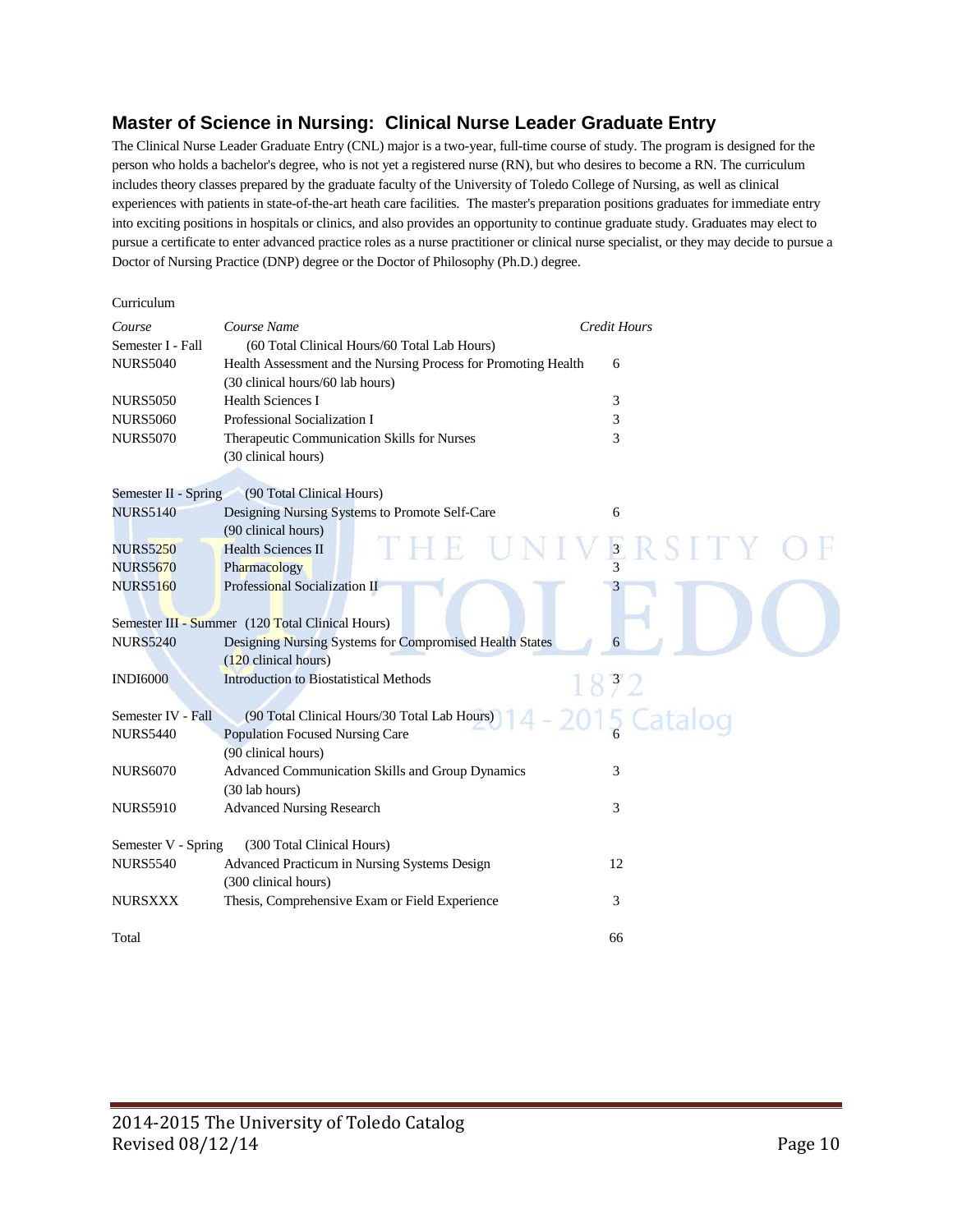## **Master of Science in Nursing: Family Nurse Practitioner**

The Family Nurse Practitioner (FNP) major is a two-year, full-time course of study with part-time options. The curriculum is designed to prepare professional nurses for the FNP role in primary nursing care. The curriculum includes 630 contact hours for clinical practice and 120 contact hours for selected laboratory experiences.

| Curriculum           | Sample Full-time Plan of Study                          |                     |
|----------------------|---------------------------------------------------------|---------------------|
| Course               | Course Name                                             | <b>Credit Hours</b> |
| Semester I - Fall    |                                                         |                     |
| <b>NURS5400</b>      | Theoretical & Ethical Foundations of Nursing            | 3                   |
| <b>NURS5680</b>      | Advanced Physiology & Pathophysiology                   | 3                   |
| <b>NURS5740</b>      | Advanced Health Assessment (4 lab hours/week)           | 4                   |
| <b>INDI6000</b>      | Introduction to Biostatistical Methods                  | 3                   |
| Semester II - Spring |                                                         |                     |
| <b>NURS5690</b>      | <b>Advanced Pharmacotherapeutics</b>                    | 3                   |
| <b>NURS5910</b>      | <b>Advanced Nursing Research</b>                        | 3                   |
| <b>NURS6210</b>      | FNP I: Adolescents and Adults (12 clinical hours/week)  | 7                   |
|                      |                                                         |                     |
| Semester III - Fall  |                                                         |                     |
| <b>NURS5190</b>      | Advanced Interpersonal Interventions (4 lab hours/week) | 3                   |
| <b>NURS5500</b>      | Family and Cultural Diversity Theories                  | $\frac{3}{7}$ RSITY |
| <b>NURS6220</b>      | FNP II: Women and Children (12 clinical hours/week)     |                     |
| Semester IV - Spring |                                                         |                     |
| <b>NURS6140</b>      | <b>Advanced Practice Nurse: Roles &amp; Issues</b>      |                     |
| <b>NURS6230</b>      | FNP III: Adults & Older Adults (18 clinical hours/week) | 8                   |
| <b>NURS5530</b>      | Public Policy & Health Care                             | 3                   |
| <b>CAPSTONE</b>      | Field Experience, Thesis or Comprehensive Exam          |                     |
|                      |                                                         |                     |
| Total                |                                                         | $\frac{55}{2}$      |
|                      |                                                         |                     |

## **Master of Science in Nursing: Pediatric Nurse Practitioner**

The Pediatric Nurse Practitioner (PNP) major is a two-year, full-time course of study with part-time options. The program is designed to prepare advanced practice nurses to care for children in a wide variety of settings. The curriculum features theoretically based and clinically focused courses and includes 540 contact hours for clinical practice and 120 contact hours for selected laboratory experiences. Students who desire full-time study should matriculate in fall of even numbered years.

| Curriculum        | Sample Full-time Plan of Study                |              |
|-------------------|-----------------------------------------------|--------------|
| Course            | Course Name                                   | Credit Hours |
| Semester I - Fall |                                               |              |
| <b>NURS5400</b>   | Theoretical & Ethical Foundations of Nursing  | 3            |
| <b>NURS5680</b>   | Advanced Physiology & Pathophysiology         | 3            |
| <b>NURS5740</b>   | Advanced Health Assessment (4 lab hours/week) | 4            |
| INDI6000          | Introduction to Biostatistical Methods        |              |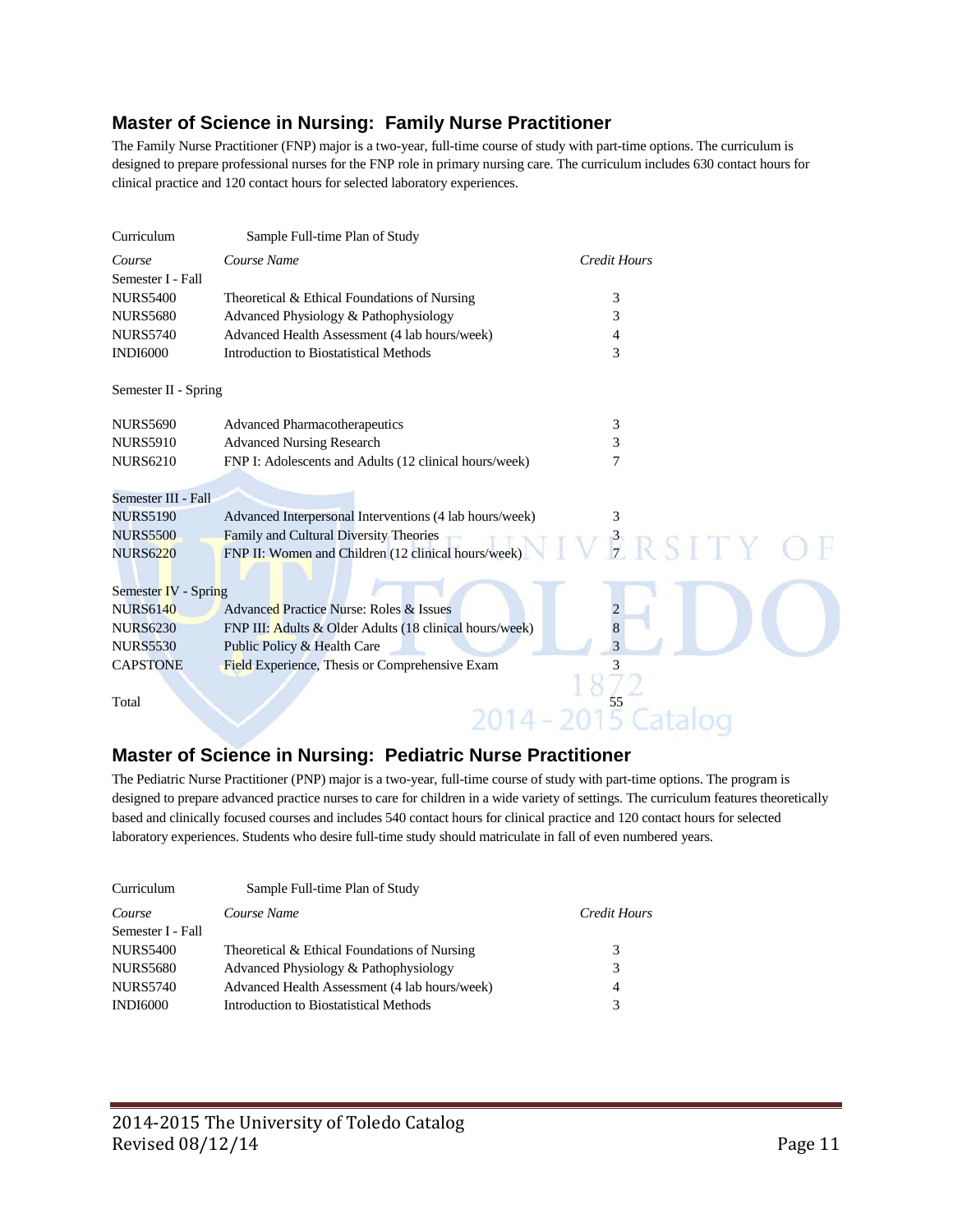| Semester II - Spring |                                                           |    |
|----------------------|-----------------------------------------------------------|----|
| <b>NURS5690</b>      | <b>Advanced Pharmacotherapeutics</b>                      | 3  |
| <b>NURS5810</b>      | PNP I: Care of Children and Concepts of Wellness          |    |
|                      | (12 clinical hours/week; odd years only)                  | 6  |
| <b>NURS5910</b>      | <b>Advanced Nursing Research</b>                          | 3  |
| Semester III - Fall  |                                                           |    |
| <b>NURS5190</b>      | Advanced Interpersonal Interventions (4 lab hours/week)   | 3  |
| <b>NURS5500</b>      | Family and Cultural Diversity Theories                    | 3  |
| <b>NURS5820</b>      | <b>PNP II: Common Acute and Stable Chronic Illnesses</b>  |    |
|                      | (12 clinical hours/week; odd years only)                  | 6  |
| Semester IV - Spring |                                                           |    |
| <b>NURS5530</b>      | Public Policy and Health Care                             | 3  |
| <b>NURS5830</b>      | <b>PNP III: Complex Chronic Illnesses or Disabilities</b> |    |
|                      | (12 clinical hours/week; even years only)                 | 6  |
| <b>NURS6140</b>      | Advanced Practice Nurse: Roles & Issues                   | 2  |
| <b>CAPSTONE</b>      | Field Experience, Thesis or Comprehensive Exam            | 3  |
| Total                |                                                           | 51 |

## **Master of Science in Nursing: Nurse Educator**

The Nurse Educator major is targeted for baccalaureate graduates with clinical nursing experience who want to become nursing faculty or staff educators. Graduates are envisioned as teachers of undergraduate nursing students in the classroom and clinical setting. This major focuses on: curriculum development, teaching-learning processes, classroom and clinical teaching strategies, and evaluation principles. The Nurse Educator major offers full-time and part-time options. Students who are seeking full time study should matriculate in the spring semester and can complete the Nurse Educator Curriculum online with campus experiences at selected times specified in the course schedule.

| Curriculum           | Sample Full-time Plan of Study                  |              |
|----------------------|-------------------------------------------------|--------------|
| Course               | Course Name                                     | Credit Hours |
| Semester I - Spring  |                                                 |              |
| <b>NURS6720</b>      | Teaching, Learning and Evaluation in Nursing    |              |
| <b>NURS5400</b>      | Theoretical & Ethical Foundations of Nursing    |              |
| <b>NURS5680</b>      | Advanced Physiology & Pathophysiology           | 3            |
| <b>INDI6000</b>      | Introduction to Biostatistical Methods          | 3            |
| <b>NURS5530</b>      | Public Policy & Health Care                     | 3            |
| Semester II - Summer |                                                 |              |
| <b>NURS6710</b>      | Developing Instructional Programs in Nursing    | 3            |
| <b>NURS5910</b>      | <b>Advanced Nursing Research</b>                | 3            |
| <b>NURS 5330</b>     | <b>Health Assessment</b>                        | 3            |
| Semester III - Fall  |                                                 |              |
| <b>NURS5510</b>      | Advanced Clinical Seminar in Nursing            |              |
|                      | (4 lab hours/week)                              | 4            |
| <b>NURS5190</b>      | Advanced Interpersonal Interventions            |              |
|                      | (4 lab hours/week)                              | 3            |
| <b>NURS6730</b>      | Practicum and Seminar in Teaching               |              |
|                      | (9 practicum hours/week)                        | 4            |
| <b>CAPSTONE</b>      | Field experience, thesis or comprehensive exam. | 3            |
| Total                |                                                 | 39           |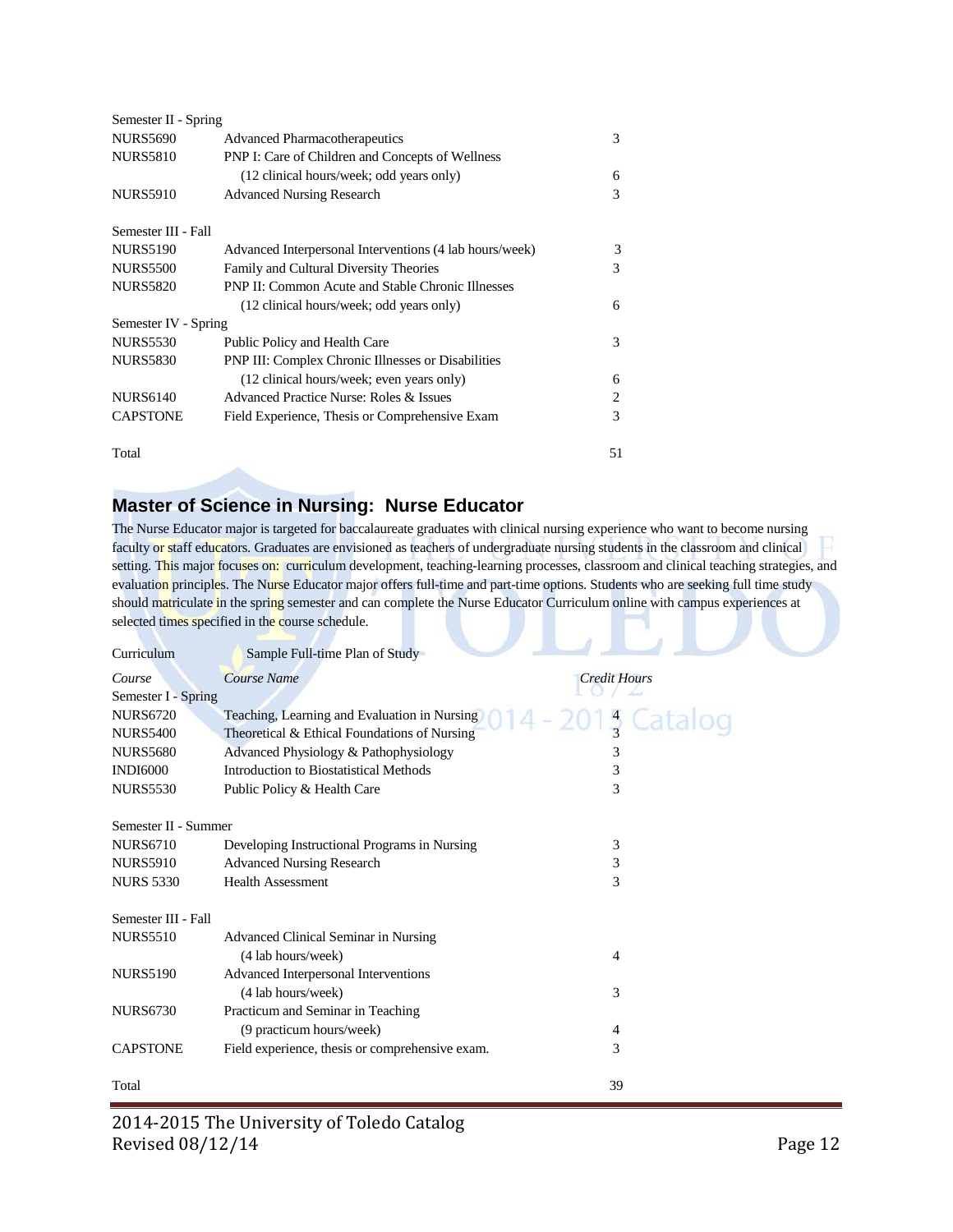## **Master of Science in Nursing: BSN to Clinical Nurse Leader**

The BSN to Clinical Nurse Leader (CNL) major at The University of Toledo is ideal for BSN prepared nurses wishing to pursue graduate study at the generalist level. The curriculum includes theory classes, as well as clinical experiences. The Clinical Nurse Leader role is designed to improve the quality of patient care and to better prepare nurses to thrive in the health care system. The CNL oversees the care coordination of a distinct group of patients and actively provides direct patient care The CNL is a leader in the health care delivery system, and the implementation of the role will vary across settings (www.aacn.nche.edu). Students in the BSN to CNL major move through the curriculum in cohorts.

| Curriculum           |                                                               |                     |  |
|----------------------|---------------------------------------------------------------|---------------------|--|
| Course               | Course Name                                                   | <b>Credit Hours</b> |  |
| Semester I - Spring  |                                                               |                     |  |
| <b>NURS 5160</b>     | Professional Socialization II                                 | 3                   |  |
| <b>NURS 5250</b>     | Health Science II                                             | 3                   |  |
| <b>NURS 5670</b>     | Pharmacology                                                  | 3                   |  |
| Semester II - Summer |                                                               |                     |  |
| <b>INDI 6000</b>     | Introduction to Biostatistical Methods                        | 3                   |  |
| <b>NURS 5330</b>     | <b>Health Assessment</b>                                      | 3                   |  |
| Semester III - Fall. |                                                               |                     |  |
| <b>NURS 5440</b>     | Population Focused Nursing Care (total of 90 clinical hours)  | 6                   |  |
| <b>NURS 6070</b>     | Advanced Communication Skills and Group Dynamics (total of 30 |                     |  |
|                      | lab hours)                                                    |                     |  |
| <b>NURS 5910</b>     | Advanced Nursing Research $THE$ UNIVERSITY O                  |                     |  |
| Semester IV - Spring |                                                               |                     |  |
| <b>NURS 5540</b>     | Advanced Practicum in Nursing Systems Design (total of 300    |                     |  |
|                      | clinical hours)                                               | 12                  |  |
| <b>CAPSTONE</b>      | Thesis, Comprehensive Exam or Field Experience                |                     |  |
| Total                |                                                               | 42                  |  |
|                      |                                                               |                     |  |

## **Graduate Certificate: Family Nurse Practitioner**

The Family Nurse Practitioner Graduate Certificate (FNP-C) program is offered to individuals who have completed a master's degree in nursing and who desire to obtain specialized knowledge to seek certification as an FNP. Graduates of the program will be qualified to take national FNP certification examinations.

The program is offered in a four-semester, part-time option. The curriculum is designed to prepare professional nurses for the FNP role in primary nursing care. The curriculum includes 630 contact hours for clinical practice and laboratory experiences.

| Prerequisites        |                                                |              |
|----------------------|------------------------------------------------|--------------|
| <b>Fall Semester</b> |                                                |              |
| Course               | Course Name                                    | Credit Hours |
| <b>NURS5680</b>      | Advanced Physiology & Pathophysiology*         | 3            |
| <b>NURS5740</b>      | Advanced Health Assessment (4 lab hours/week)* | 4            |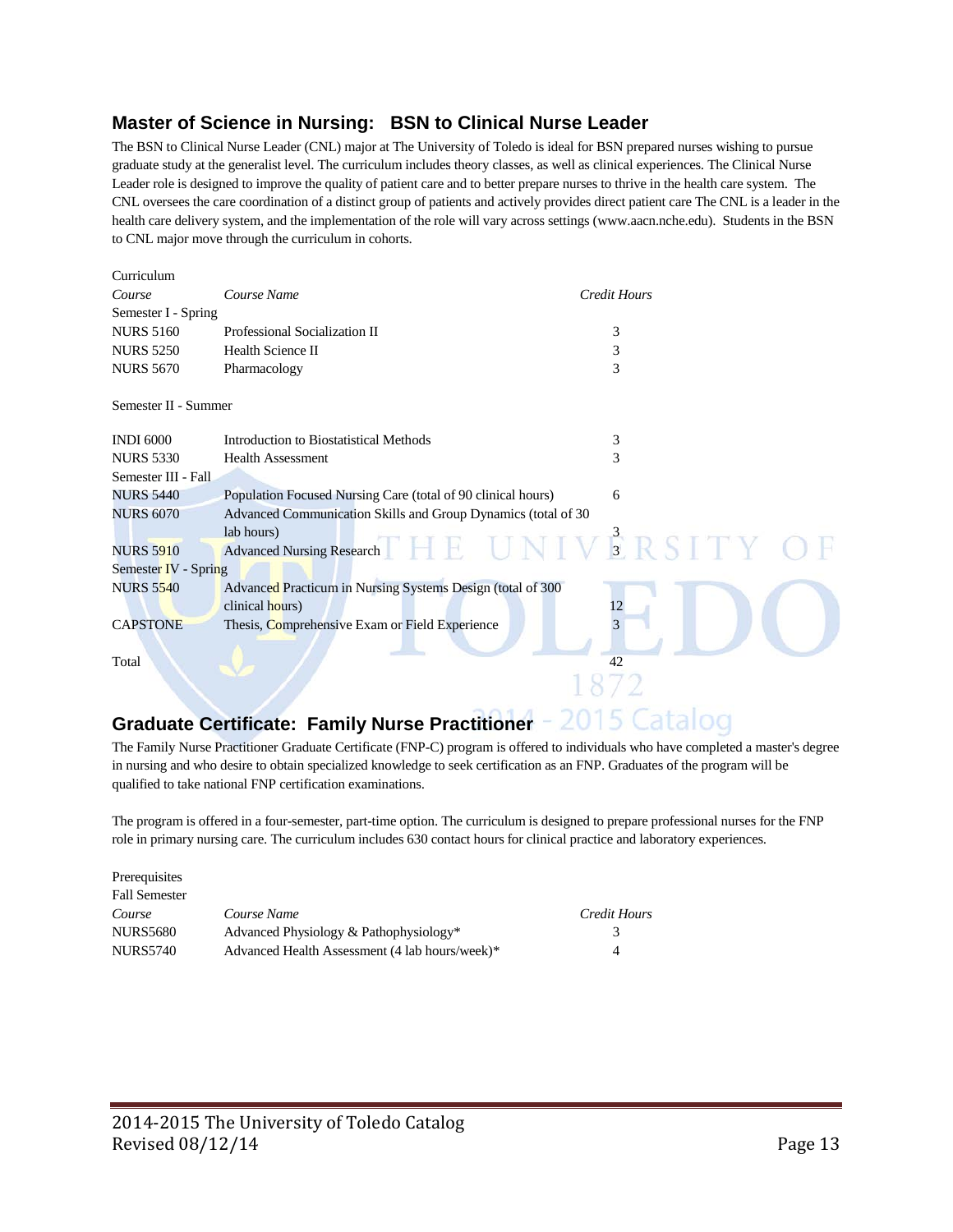| Curriculum             |                                                                                                        |              |
|------------------------|--------------------------------------------------------------------------------------------------------|--------------|
| <b>Spring Semester</b> |                                                                                                        |              |
| Course                 | Course Name                                                                                            | Credit Hours |
| <b>NURS5690</b>        | <b>Advanced Pharmacotherapeutics</b>                                                                   | 3            |
| <b>NURS6210</b>        | FNP I: Adolescents and Adults (12 clinical hours/week)                                                 | 7            |
| <b>Fall Semester</b>   |                                                                                                        |              |
| <b>NURS6220</b>        | FNP II: Women and Children (12 clinical hours/week)                                                    | 7            |
| <b>Spring Semester</b> |                                                                                                        |              |
| <b>NURS6230</b>        | FNP III: Adults and Older Adults (18 clinical hours/week)                                              | 8            |
| Total                  |                                                                                                        | 25           |
|                        | *If the course was completed greater than 5 years prior to matriculation, the course must be repeated. |              |

## **Graduate Certificate: Pediatric Nurse Practitioner**

The Pediatric Nurse Practitioner Graduate Certificate (PNP-C) program is offered to individuals who have completed a master's degree in nursing and who desire to obtain specialized knowledge to seek certification as a PNP. All of the courses award academic credit from The University of Toledo. Graduates of the program will be qualified to take national PNP certification examinations. The curriculum includes 540 contact hours for clinical practice and laboratory experiences.

| Prerequisites        |                                                                                                     |                     |
|----------------------|-----------------------------------------------------------------------------------------------------|---------------------|
| <b>Fall Semester</b> |                                                                                                     |                     |
| Course               | Course Name                                                                                         | <b>Credit Hours</b> |
| <b>NURS5680</b>      | Advanced Physiology & Pathophysiology*                                                              | 3                   |
| <b>NURS5740</b>      | Advanced Health Assessment (4 lab hours/week)*                                                      |                     |
| Curriculum           |                                                                                                     |                     |
| Spring Semester -    |                                                                                                     |                     |
| Course               | Course Name                                                                                         | <b>Credit Hours</b> |
| <b>NURS5690</b>      | <b>Advanced Pharmacotherapeutics</b>                                                                | 1872                |
| <b>NURS5810</b>      | PNP I: Care of Children and Concepts of Wellness                                                    |                     |
|                      | (12 clinical hours/week) (odd years only)                                                           | 014 - 2015 Catalog  |
| Fall Semester -      |                                                                                                     |                     |
| <b>NURS5820</b>      | <b>PNP II: Common Acute and Stable Chronic Illnesses</b>                                            |                     |
|                      | (12 clinical hours/week) (odd years only)                                                           | 6                   |
| Spring Semester -    |                                                                                                     |                     |
| <b>NURS5830</b>      | PNP III: Complex Chronic Illnesses or Disabilities                                                  |                     |
|                      | (12 clinical hours/week) (even years only)                                                          | 6                   |
| Total                |                                                                                                     | 21                  |
|                      | If the course was completed greater than 5 years prior to matriculation the course must be repeated |                     |

\*If the course was completed greater than 5 years prior to matriculation, the course must be repeated.